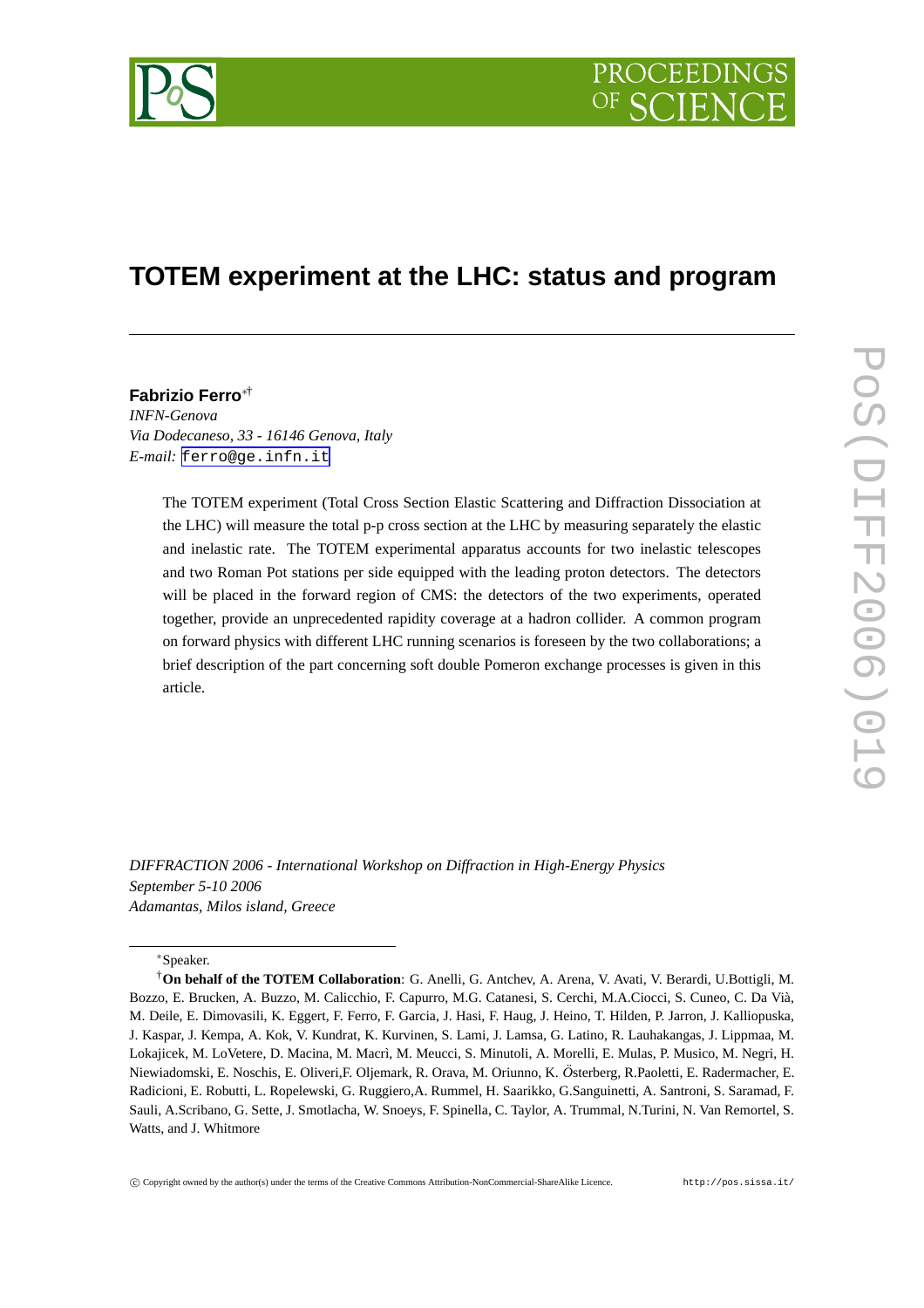# **1. Introduction**

The TOTEM experiment at the LHC will measure[[1,](#page-9-0) [2\]](#page-9-0):

- the total cross section with  $~\sim$ 1% error, by using the luminosity independent method, which requires simultaneous measurements of elastic *pp* scattering down to the four-momentum transfer squared  $-t \sim 10^{-3} \text{GeV}^2$  and of the inelastic *pp* interaction rate with an extended acceptance in the forward region. Present extrapolations of the world data to the LHC energy together with the existing cosmic ray data have a typical uncertainty of  $\pm 15\%$
- the elastic *pp* scattering up to  $-t \sim few 10 \text{GeV}^2$
- soft diffraction

and in collaboration with CMS will

- study jets, W's and heavy flavours production in single diffratcive (SD) and double Pomeron exchange (DPE) events
- measure particle and energy flow in the forward direction
- study central exclusive production
- low-x physics.



**Figure 1:** Left: COMPETE predictions for total *pp* cross section [[3\]](#page-9-0), with PS, ISR, SPS, Tevatron and cosmic ray data. Right: elastic *pp* cross section as predicted by the BSW model; the two columns on the right side show the number of events expected after 1 day running at  $10^{28}$  and  $10^{32}$ cm<sup>-2</sup>s<sup>-1</sup> luminosity.

The TOTEM experiment is designed to measure  $\sigma_{tot}$  with an accuracy which is sufficient to discriminate between the current model predictions for the LHC energy ranging between 100 and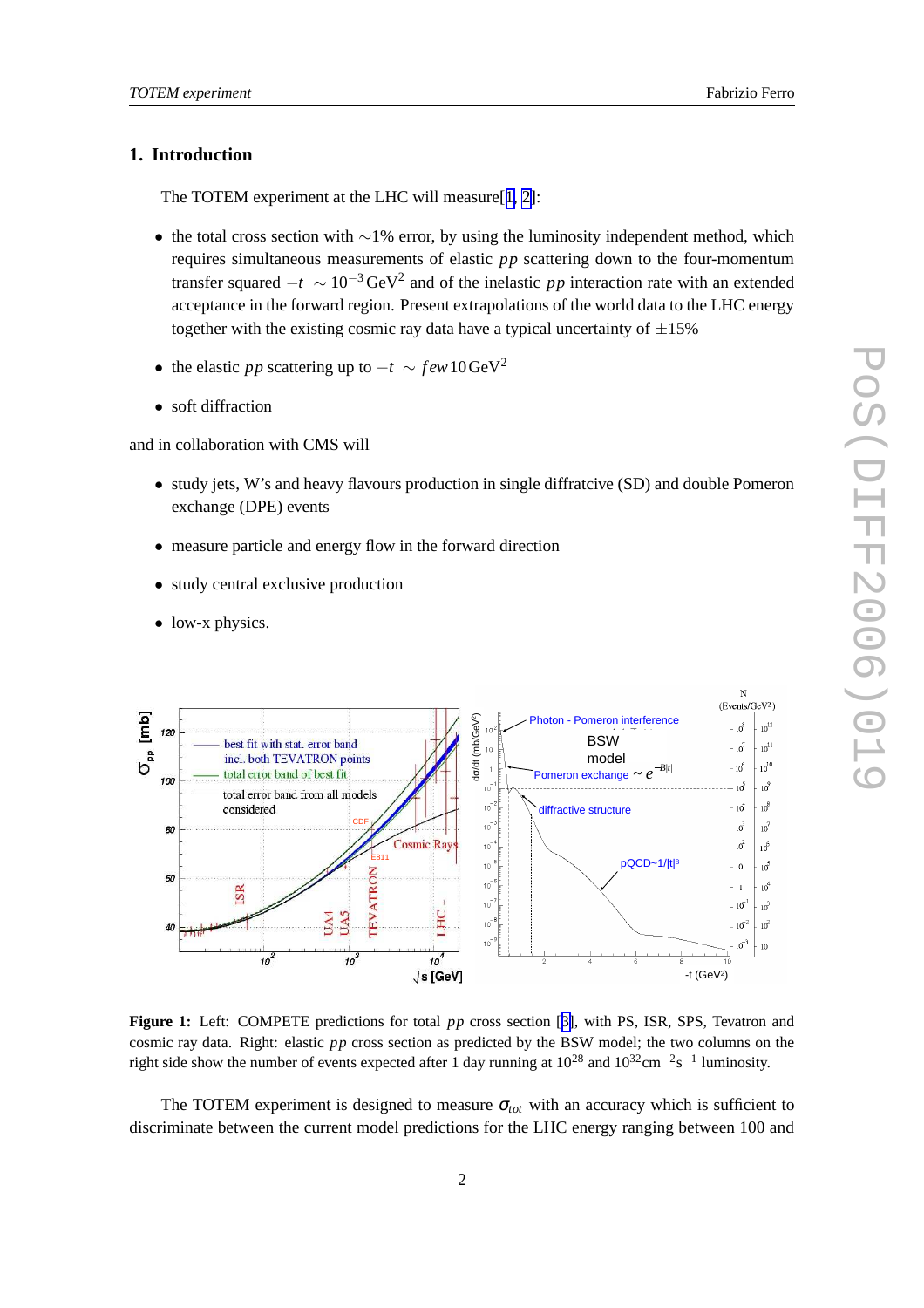<span id="page-2-0"></span>130 mb; recent fits performed by the COMPETE collaboration[[3](#page-9-0)] using all the available data, have estimated  $\sigma_{tot} = 111.5 \pm 1.2^{+4.1}_{-2.1}$  mb and  $\rho = \frac{Re(F)}{Im(F)} = 0.1361 \pm 0.0015^{+0.0058}_{+0.0025}$ .

Using the optical theorem the total cross section can be written as:

$$
\sigma_{tot} = \frac{16\pi}{\left(1+\rho^2\right)} \frac{(dN_{el}/dt)_{t=0}}{(N_{el}+N_{inel})}
$$

where *Nel* and *Ninel* are respectively the elastic and inelastic rate.



**Figure 2:** The LHC beam line with the Roman Pots at 147 and 220 m.



**Figure 3:** The TOTEM detectors T1 and T2 installed in the CMS forward region.

The precise measurement of  $\sigma_{tot}$  provides also an absolute calibration of the machine luminosity:

$$
\mathcal{L} = \frac{(N_{el} + N_{inel})^2}{16\pi (dN_{el}/dt)_{t=0}} \cdot (1 + \rho^2)
$$

TOTEM needs few one day runs, with the special running conditions of a high  $\beta^* = 1540 \,\text{m}$ (nominal TOTEM optics) and a low luminosity of  $\mathscr{L} \approx 10^{28} \text{ cm}^{-2} \text{s}^{-1}$ . The  $\beta$  value at the interaction point requires zero crossing-angle, due to the increase of the beam size (proportional to  $\beta$ ), and then a reduced number of bunches which is compatible with the LHC injection scheme. The most likely configuration is 36 proton bunches with 2.5 µs spacing.

Almost half of the total cross–section at the LHC is predicted to be from coherent elastic scattering, single, double and central diffractive processes.

At  $\beta^* = 1540$  m, the TOTEM experiment efficiently detects protons with  $-t > 0.004 \text{ GeV}^2$ , i.e. 97 % of all the diffractively scattered protons, independently on their longitudinal momentum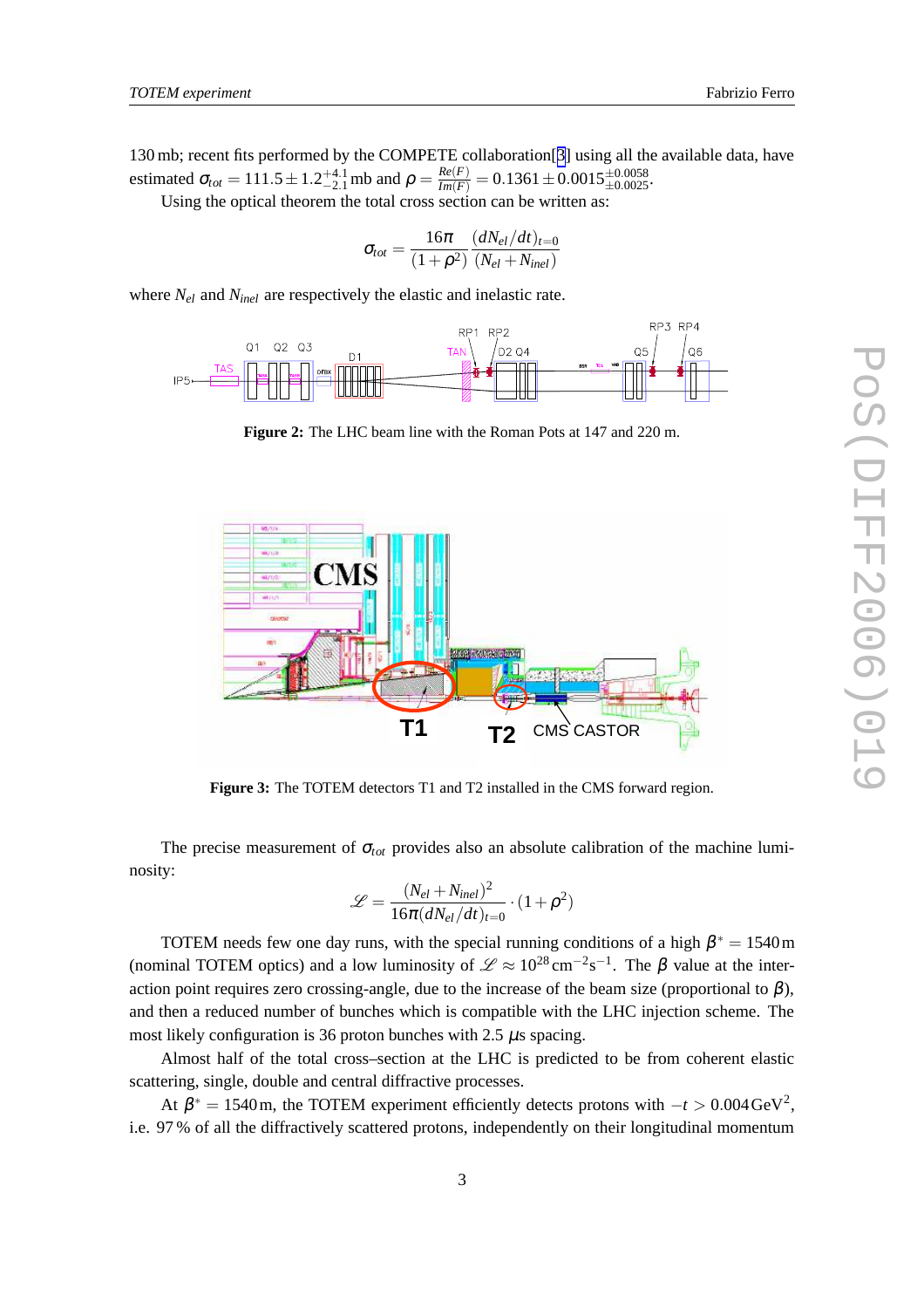<span id="page-3-0"></span>loss in the range of  $10^{-8} < \Delta p / p < 0.2$ . With the TOTEM acceptance extending up to the pseudorapidities of 6.6, and with the efficient proton detection capabilities close to the LHC beams, the diffractively excited states with masses higher than  $4 \text{GeV}/c^2$  are seen by the experiment.

The precise luminosity independent measurement of the total cross section requires the measurement of  $d\sigma_{el}/dt$  down to  $-t \sim 10^{-3} \text{GeV}^2$ , which corresponds to a proton scattering angle of 5  $\mu$ rad, and the extrapolation to the optical point ( $t = 0$ ).

The leading proton, which will be used as an event trigger, will be detected by silicon detectors placed inside movable sections of the vacuum pipe (Roman Pots), located symmetrically with respect to the interaction point (IP) (Fig. [2](#page-2-0)). In order to measure the inelastic rate, two separate forward telescopes will be installed on both sides of the CMS detector with a rapidity coverage of  $3.1 < |\eta| < 6.6$  (Fig. [3\)](#page-2-0). With these additional detectors, a fully inclusive trigger, also for single diffraction, can be provided with an expected uncertainty on the inelastic rate of the order of 1%, after corrections.

# **2. LHC optics**

The detection of forward protons from elastic or diffractive scattering at LHC energies requires the measurement of very small scattering angles  $(5-10 \mu \text{rad})$ .

These particles remain close to the beam and can be detected on either side of the IP if the displacement at the detector location is large enough. The beam divergence at the IP must be small compared to the scattering angle.

To obtain these conditions, a special high- $\beta^*$  insertion is required. A large value (O(km)) of the β-function at the IP ( $\beta^*$ ) and a smaller beam emittance reduce the beam divergence. A large effective length  $L^{eff}$  at the detector location ensures a sizeable displacement. In fact the displacement of a scattered proton at distances from the IP  $(x(s), y(s))$  is given by the proton coordinates  $(x^*, y^*)$  and scattering angle  $\theta_{x,y}^*$  at the interaction point, together with  $L^{eff}$ , the magnification *v* and the dispersion of the machine *D*:

$$
y(s) = v_y(s) \cdot y^* + L_y^{eff} \cdot \theta_y^* \tag{2.1}
$$

$$
x(s) = v_x(s) \cdot x^* + L_x^{eff} \cdot \theta_x^* + \frac{\Delta p}{p} \cdot D(s)
$$
\n(2.2)

$$
L_{x,y}^{eff} = \sqrt{\beta_{x,y}\beta^*} \sin \Delta \mu(s) \qquad v_{x,y} = \sqrt{\frac{\beta_{x,y}}{\beta^*}} \cos \Delta \mu(s) \tag{2.3}
$$

For an ideal optics,  $L^{eff}$  should be as large as possible and  $v \approx 0$ , in order to reduce the dependence on the proton coordinates at the vertex. This condition of parallel-to-point focusing is achieved by requiring the betatron phase advance  $\Delta \mu(s) = \pi/2$  at the detector location, which also maximizes  $L^{eff}$ . The LHC optics with  $\beta^* = 1540$  m, limited by the strength of the insertion quadrupoles, provides large  $L_{eff}$  values and parallel-to-point focusing conditions in both projections at 220 m from the IP. This is the ideal scenario for TOTEM to measure the total cross section and to study minimum bias events and soft diffraction.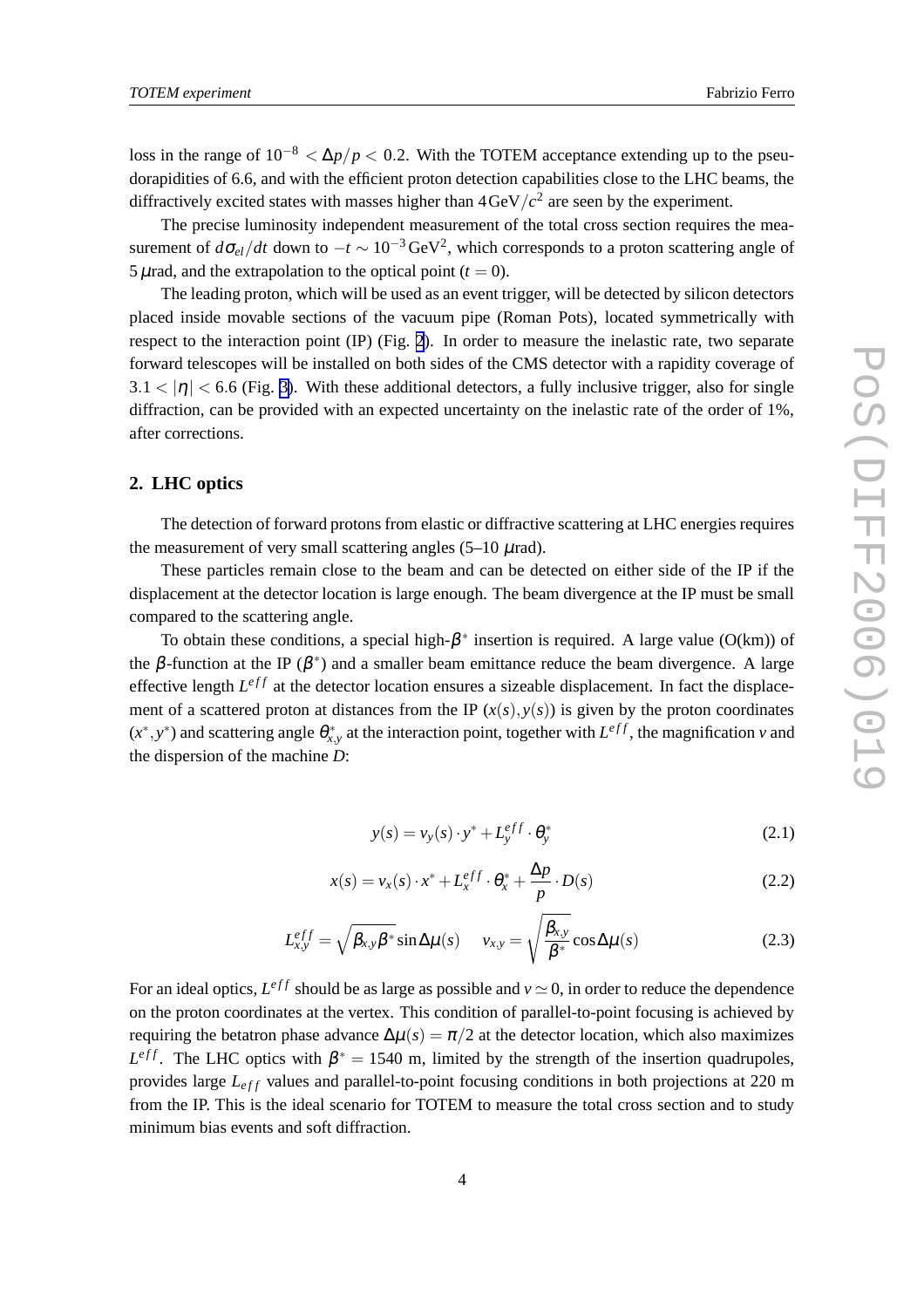This large- $\beta^*$  optics requires an injection optics different from the one which will be used at the starting runs of LHC. For this reason, an intermediate- $\beta^*$  optics ( $\beta^*$ =90 m), which can use the standard LHC injection optics and can thus be operated in the first period of physics runs, has been studied. This optics provides parallel-to-point focusing only in the vertical plane and allows a measurement of *t* only down to  $-t \sim 2 \cdot 10^{-2}$  GeV<sup>2</sup>, about one order of magnitude higher than with the nominal TOTEM optics.

## **3. The experimental apparatus**

The TOTEM experiment uses precision detectors inserted in Roman Pots (movable sections of vacuum chamber) installed in the machine tunnel, at 147 and 220 m from the IP, to measure the elastically and diffractively scattered protons close to the beam direction. Each Roman Pot station counts for three Roman Pot units, equipped with ten planes of detectors. Two units approach the beam vertically and one horizontally, providing also an overlap among the detectors. In order to measure the elastic scattering to the smallest |*t*| values, the detectors should be active as close to their physical edge as possible. In particular the detectors will have to be efficient up to a few tens of microns to their edge. In order to build the edgeless elastic detectors two modern technologies are being considered: planar silicon detectors with current terminating structure and planar 3D silicon detectors.

The first solution (Fig. 4) consists in replacing the commonly used voltage terminating guard rings (usually  $0.5$ -1 mm wide) with a  $50\mu$ m wide structure of rings which strongly reduces the influence of the current generated at the detector edge on the active detector volume[[4\]](#page-9-0).

The second one follows a novel idea [[5\]](#page-9-0) which foresees that the  $p^+$  and  $n^+$  electrodes are processed inside the bulk of the silicon wafer, rather than being implanted on its surface as in planar devices (Fig. 4).



**Figure 4:** Left: scheme of a silicon detector with current terminating structure. Right: silicon strips in a real detector of the 2006 production.

Test-beam's performed at the CERN SPS have shown that the transition region at the edge of the 2003 prototype detectors has a width of  $\sim$  6µm for the 3D and  $\sim$  50µm for the cold planar.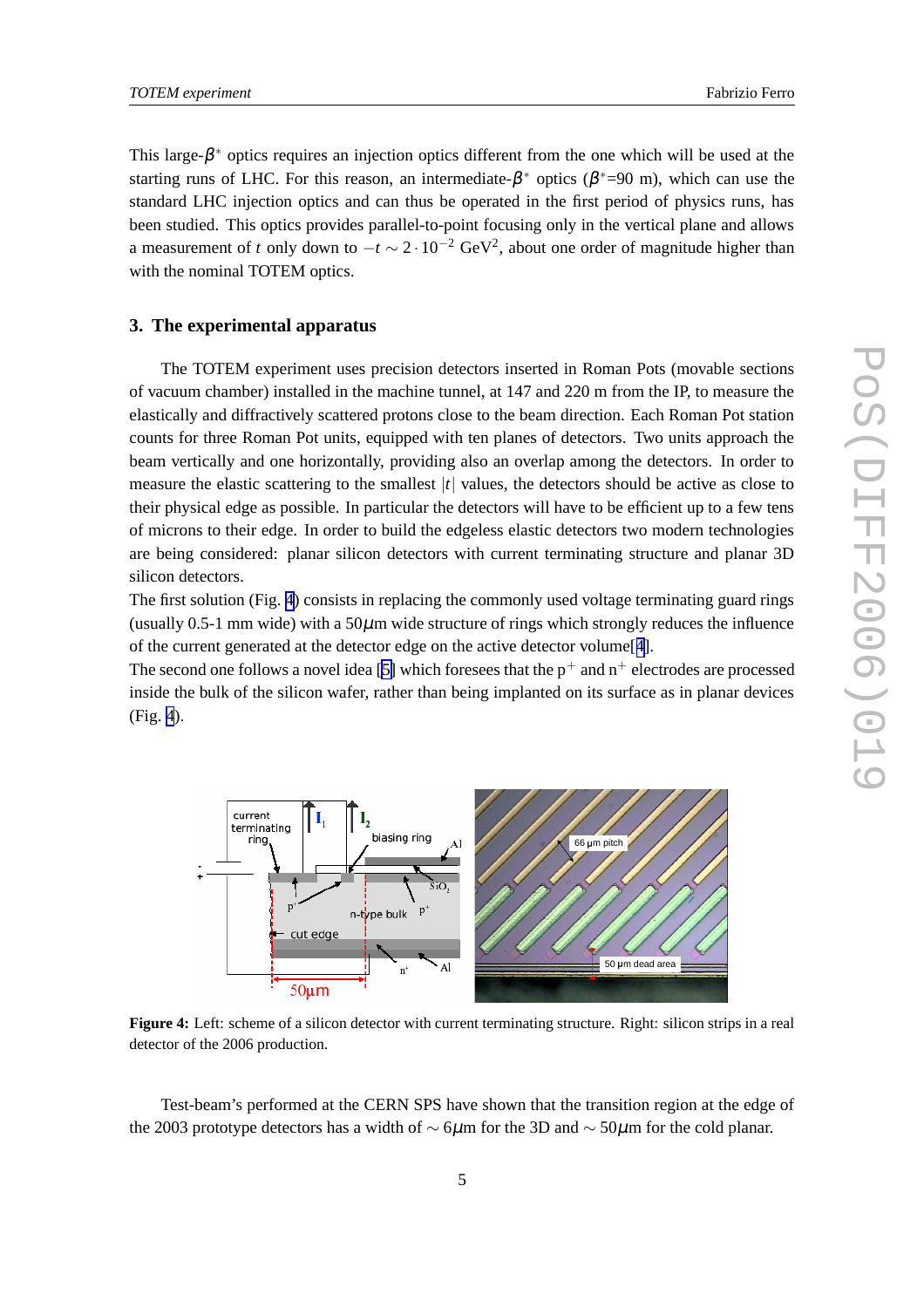The telescopes for the detection of the inelastic events have a good trigger capability, provide tracking with a good angular resolution and allow the measurement of the trigger efficiency. To discriminate beam-beam from beam-gas events, the telescopes will identify the primary interaction vertex with an accuracy at the level of a cm by reconstructing a few tracks from each side of the interaction point; the knowledge of the full event is not needed.

The T1 telescope (Fig. 5) is made of 5 planes of 6 trapezoidal Cathode Strip Chambers (CSC) [[6\]](#page-9-0) and will be placed in the CMS end-caps in the rapidity range  $3 < |\eta| < 5$  with a  $2\pi$  azimuthal coverage. T2 is made of 20 half circular sectors of GEM[[7\]](#page-9-0) (Gas Electron Multiplier) detectors, similar to those used for the COMPASS experiment[[8](#page-9-0)]; it will be placed in the shielding behind the CMS Hadronic Forward (HF) calorimeter as a complement of the T1 telescope at larger  $\eta$ . With the present dimension of the vacuum pipe, the T2 telescope will cover with good efficiency the range  $5.3 < |\eta| < 6.6$ . In order to discriminate beam-beam events with respect to beam-gas ones,



**Figure 5:** Left: T1 support installation inside a CMS Endcap and drawing of one arm. Right: readout board of one half-plane of the T2 triple-GEM detector.

it is necessary to achieve a good resolution in the primary vertex reconstruction. Results from the simulation of minimum bias events show that the primary vertex position in the  $(R, z)$  plane can be reconstructed with the following resolutions:  $\sigma_R = 2.9$  mm and  $\sigma_z = 4.5$  cm.

#### **4. Elastic scattering**

The *x*,*y* coordinates of the scattered proton are measured in the Roman Pot stations by the silicon detectors. Assuming that the edgeless silicon detectors are 100% efficient at a distance  $10 \cdot \sigma_{beam} + 0.5$  mm from the beam center, one can calculate the geometrical acceptance with different beam optics in the different Roman Pot stations. In order to measure the elastic scattering at very low *t*, it is necessary to use a very high  $\beta^*$  optics ( $\beta^* = 1540$  m) and the Roman Pot station at 220 m from the IP.

As mentioned in the introduction, the measurement of the total cross section with the luminosity independent method, needs to extrapolate the rate  $dN/dt$  to  $t = 0$ . The curve of the acceptance (see Fig. [6\)](#page-6-0) shows that the lowest *t* value at which the acceptance is still 50% is  $|t| = 2.3 \cdot 10^{-3} \text{ GeV}^2$ .

Simulating a huge number of elastic events, it has been possible to estimate that the statistical uncertainty on the extrapolation can be as low as  $\sim 0.1\%$  (if one uses  $10^7$  reconstructed elastic events,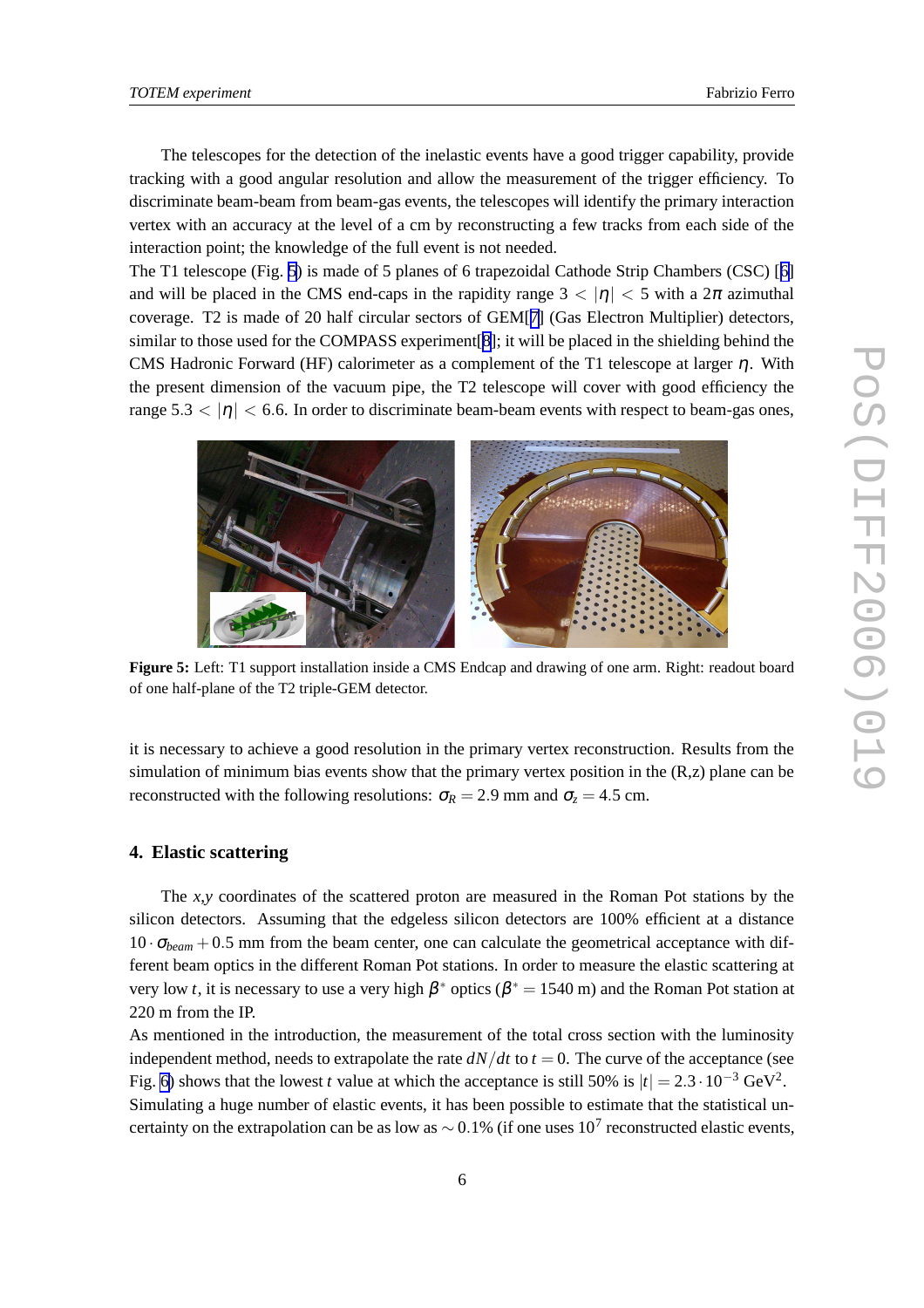<span id="page-6-0"></span>which corresponds to roughly 10 hours data taking at a LHC high- $\beta^*$  fill with a luminosity of  $10^{28}$  $\rm cm^{-2}s^{-1}$ ).

The extrapolation accuracy due to experimental effects is much more important than that due to the statistics. The main sources of systematic uncertainties are the beam divergence, the beam energy and the beam position offset.

The effects of a non-exponential behaviour of  $d\sigma/dt$  have to be taken into account when extrapolating to the optical point: even at low |*t*| there may be important deviations of the hadronic cross section from the exponential behaviour. The influence of the Coulomb scattering becomes significant for  $|t| < 0.01$  GeV<sup>2</sup>. The systematic error on the extrapolation to  $t = 0$  due to the theoretical uncertainties of the functional form has been estimated to be less than 0.1%. For the intermediate- $\beta^*$  optics the error grows up to 0.5%, but it is partially compensated by a smaller contribution from the other systematic effects.

The final overall uncertainty on the extrapolated elastic rate has been estimated to be  $\sim 0.5\%$ .



**Figure 6:** Geometrical acceptance of the detectors at 147 (left) and 220 m (right) with three different beam optics.

## **5. Inelastic scattering and total cross section**

The measurement of the inelastic rate requires a trigger as inclusive as possible and a clear discrimination of beam-beam events from background interactions. With a double arm trigger more than 99% of non-diffractive events can be detected, while with a single arm one can detect the events escaping the double arm trigger and most of the diffractive interactions with all visible tracks in one arm only. The main background is due to beam-gas events, which can be rejected with an accurate primary vertex reconstruction. Simulation studies show that only  $\sim$  3% of the beamgas events are misidentified as beam-beam, corresponding to a rate well below 1 Hz. Moreover, the detection of the surviving proton, with more than 90% efficiency, can be a powerful tool in the discrimination between beam-gas and single diffractive events.

The studies show that single and double diffractive events are responsible for the major loss in the inelastic rate.With a single arm trigger, a fraction of these events, corresponding to  $\sim$  2.8 mb,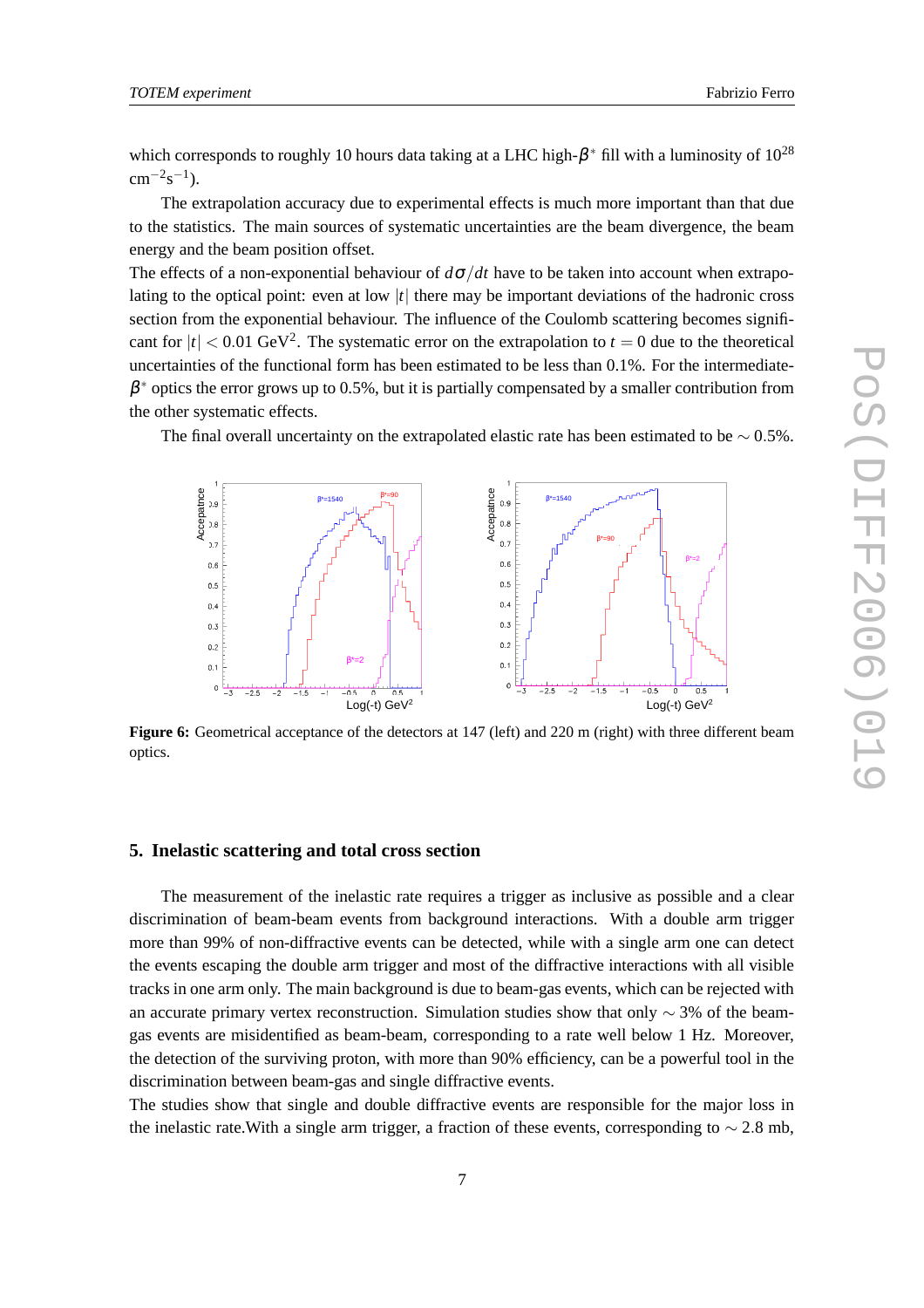escapes detection. The lost events are mainly those with a very low mass (below  $\sim 10 \text{ GeV}/c^2$ ), since all the particles are generated at pseudo-rapidities above 7 and escape therefore the detection.

To obtain the total inelastic rate, the fraction of events lost because of the incomplete angular coverage can be estimated by extrapolation. In the case of single diffraction, the reconstructed  $1/M^2$  distribution has been linearly fitted for  $M > 10 \text{ GeV}/c^2$  and the extrapolation to low masses has then been compared with the Monte Carlo. For single diffraction, the extrapolated number of events differs from the Monte Carlo by 4%, corresponding to a 0.6 mb uncertainty on the total cross section. The same estimation for the double diffraction and double Pomeron exchange gives 0.1 mb and 0.2 mb of uncertainty respectively.

The combination of the elastic and inelastic scattering uncertainties, after the extrapolations, gives a final error on the total cross section of ∼ 1%.

# **6. Diffraction**

The CMS and TOTEM detectors are installed at the same interaction point and, when operated together, form the experiment with the largest rapidity acceptance ever built at a hadron collider. The resulting coverage provides an ideal experimental apparatus to study diffraction and, more generally, many aspects of the forward physics in proton-proton collisions. The two collaborations have been preparing an extensive common physics program which describes the CMS/TOTEM perspective about soft and hard diffraction (mainly in single diffractive and double Pomeron exchange - DPE - events),  $\gamma$ - $\gamma$  and  $\gamma$ -p physics, forward production of Drell-Yan pairs, connections between forward and astro-particle physics.

Different LHC running scenarios can be used to investigate different aspects of the physics program; a small number of runs with a high quality beam and low  $(10^{28} - 10^{30} \text{cm}^{-2} \text{s}^{-1})$  luminosity is ideal to study minimum bias and soft diffraction, on the other hand a higher luminosity and a much longer data taking is necessary to study processes with low cross sections, like jet-jet events production or, even more challenging, the Higgs production in double Pomeron exchange events.

## **6.1 Soft DPE**

In DPE events, the two protons emerge from the scattering and a central system of mass  $M = \sqrt{\xi_1 \xi_2 s}$  is created. For the LHC energy the kinematical limit for the central system mass is roughly 1.4 TeV. The cross section of such processes is expected to decrease sharply with the mass (approximately  $d\sigma/dM^2 \propto 1/M^2$ ), but nevertheless a huge amount of data is expected to be taken in a few days even at rather low luminosities (e.g. at  $\mathcal{L} = 10^{29}$ cm<sup>-2</sup>s<sup>-1</sup>, ~10000 events with M=50 GeV/ $c^2$  are expected in one day running). Moreover, due to the particular topology, DPE events can be triggered with the almost background free condition of requiring the detection of a proton per each side and at least a track in the T1/T2 telescopes.

The protons emerging from diffractive scattering at LHC are emitted at very small angles (10-150  $μ$ rad); they undergo a momentum loss ( $ξ = Δp/p$ ) of  $10^{-7} ÷ 0.1$  and, if the displacement from the nominal beam line is large enough, they can be detected in the leading proton detectors. In order to reconstruct the path of the proton through the magnetic elements, the optical functions (see eqs. [2.1](#page-3-0), [2.2](#page-3-0)) need to be known; they depend not only on the position along the beam line, but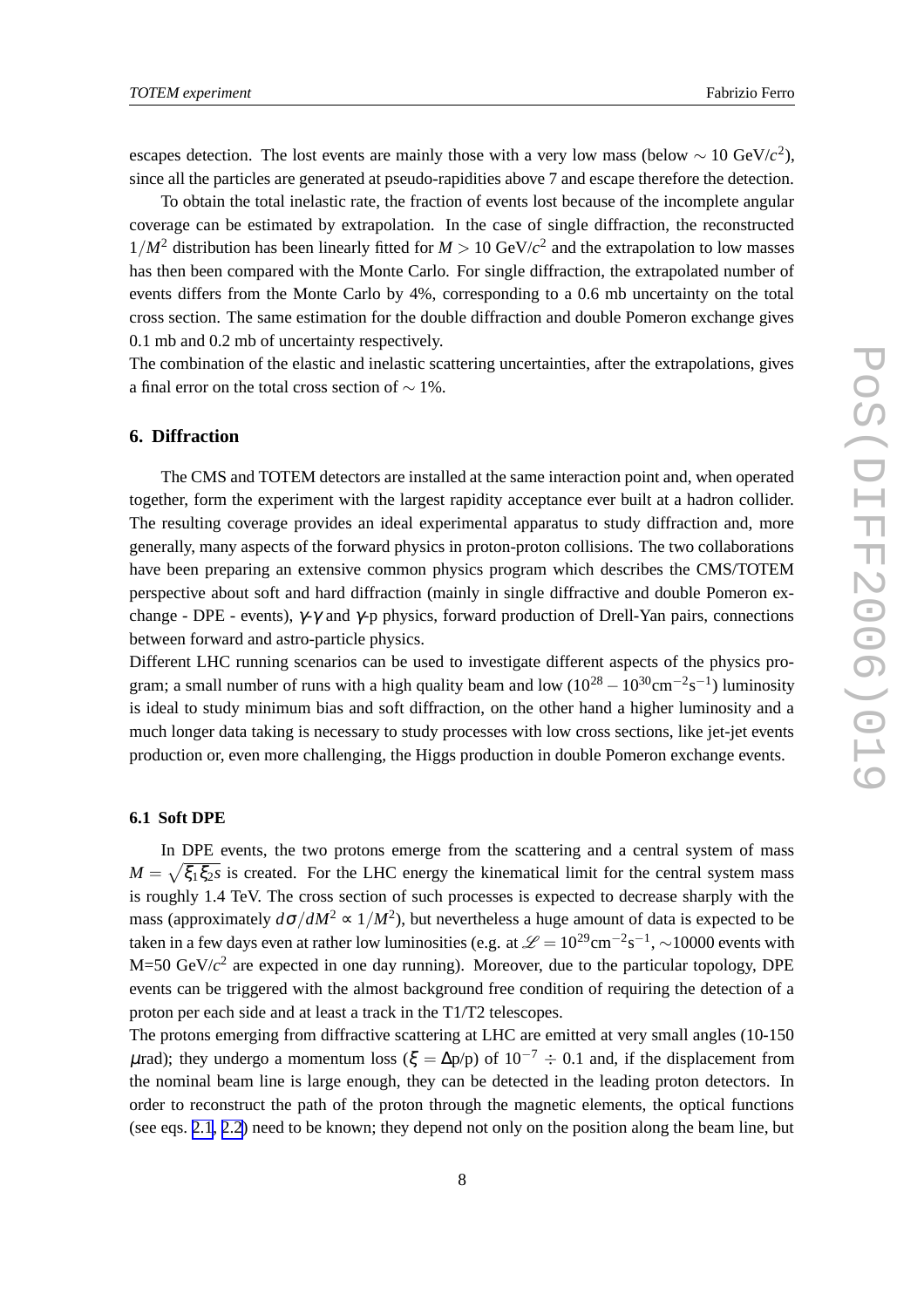also on the proton parameters at the interaction point. For DPE events, the geometric acceptance of the Roman Pot at 220 m starts at -t values of  $3 \cdot 10^{-2}$  GeV<sup>2</sup> for  $\beta^* = 90$  m, at  $1 \cdot 10^{-3}$  GeV<sup>2</sup> for  $\beta^* = 1540$  m and, in both cases, it is almost independent on the proton momentum loss  $\xi$  (Fig. 7). The overall proton accepatance in DPE events is almost 90% for the high  $\beta^*$  optics and about 50% for the intermediate one.



**Figure 7:** Proton acceptance at different β ∗ for the Roman Pots at 220 m (the schematic contour plot refer to a minimum acceptance of 30%) vs t (left) and  $\xi$  (right).

Since the nominal TOTEM optics is optimized to have a high acceptance in t with poor requirements on the  $\xi$  resolution, the mass resolution ranges from 30 GeV/ $c^2$  for symmetric events (where protons undergo the same momentum loss) to  $250 \text{ GeV}/c^2$  for very asymmetric. A better resolution (from 15 to 60 GeV/ $c^2$ ) is on the contrary expected for the intermediate  $\beta^*$  optics.

In order to improve the mass resolution, indirect measurements of the proton momentum loss can be done using the wide rapidity range covered by CMS and TOTEM detectors. One method, used in the past by CDF[\[9\]](#page-9-0) and D0[[10\]](#page-9-0) at the Tevatron, utilizes the energy measurements from the calorimeters, correlated with the proton momentum loss by the relation  $\xi^{\pm} \sqrt{s} = \sum_i E_T^i e^{\pm \eta_i}$ , where  $E_T^i$  is the trasverse energy of the i-th particle at pseudorapidity  $\eta_i$ . With this method a resolution on ξ of roughly 40% is expected.

Another way to measure  $\xi$  is using the measurement of the rapidity gap width by means of trackers and calorimeters. The simulated data in Fig. [8](#page-9-0) show the linear relation between  $\xi$  and the gap. With this method a resolution of ∼80% can be achieved. The possibility of doing indirect measurements of  $\xi$  can be of great importance in the region of very low  $\xi$  ( $\xi < 10^{-3}$ ), where the resolution of the direct measurement can easily exceed 100%.

# **7. Conclusion**

The main aspects of the TOTEM scientific program are the measurement of the total p-p cross section and of the elastic scattering up to  $-t = 8 \text{ GeV}^2$ . For this part of its program TOTEM will use dedicated short runs of the LHC with high  $\beta^*$  optics and low luminosity.